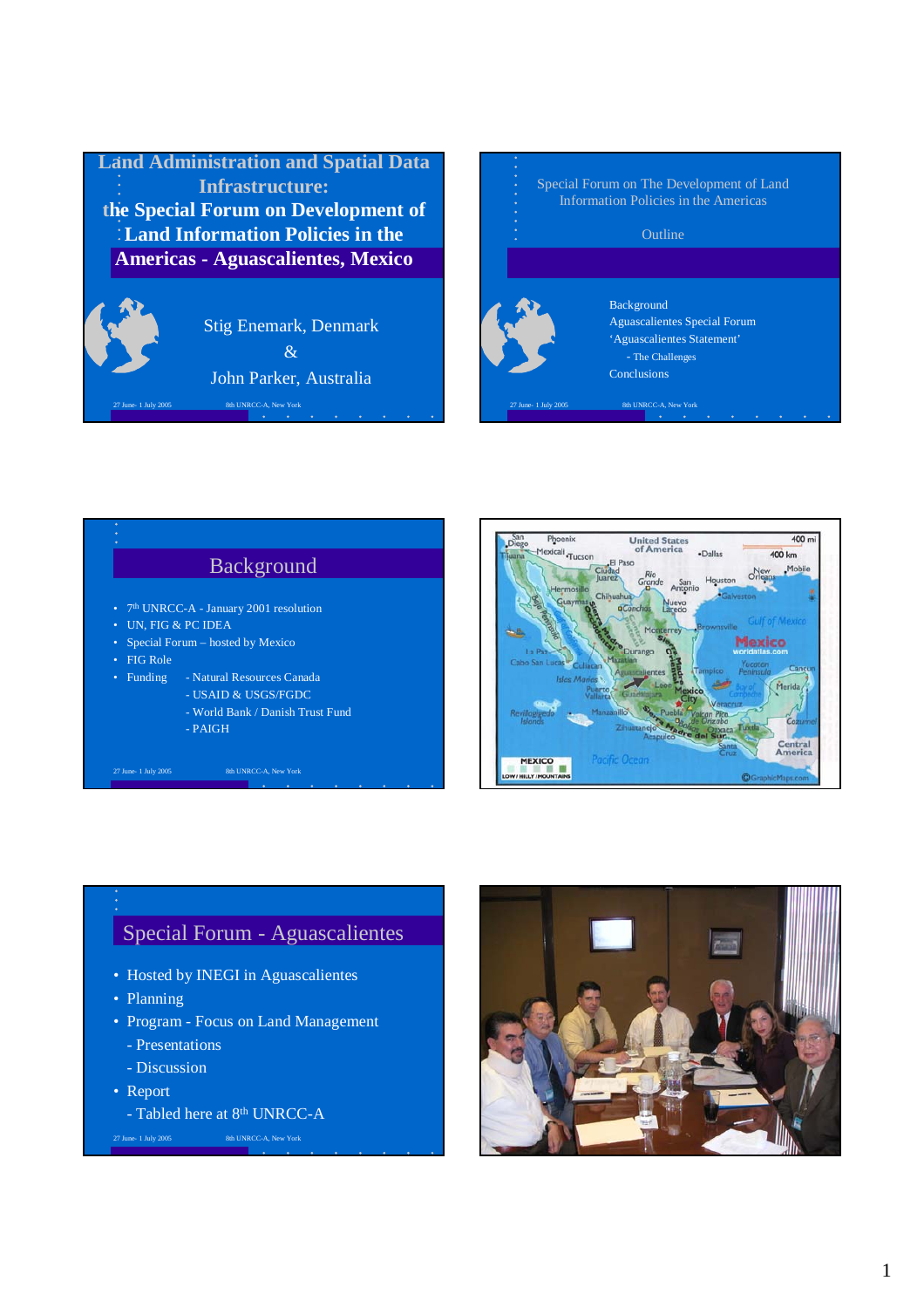





# Aguascalientes Statement • Foster modern land policies and associated SDI's - to better support social, economic and environmental sustainability • Determine policies and programs for educational and institutional capacity building - to ensure the development of appropriate land administration systems and associated spatial data infrastructures • Develop appropriate institutional, legal and technical processes - to intergrate land administration, cadastre and land registration functions with topographic mapping programs within the context of a wider national strategy for SDI



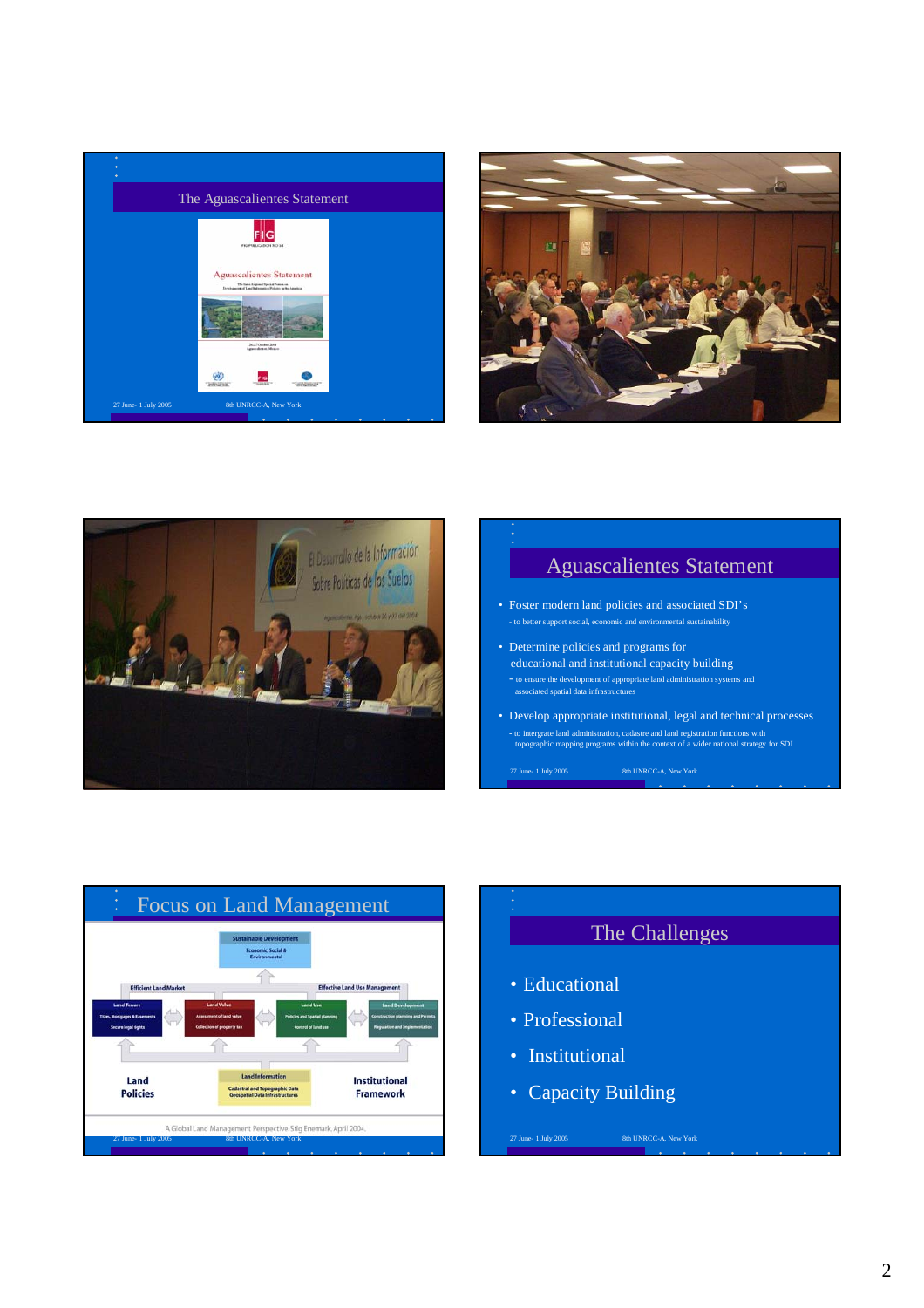



| The Challenges                                                                                                                                             | The Challenges                                                                                                                                                                                      |
|------------------------------------------------------------------------------------------------------------------------------------------------------------|-----------------------------------------------------------------------------------------------------------------------------------------------------------------------------------------------------|
| • Institutional                                                                                                                                            | • Capacity Building                                                                                                                                                                                 |
| - Establish institutional arrangements to better support<br>implementation of land policies<br>- Diverse approaches throughout the region - one model will | - Sustain existing educational facilities in terms of institutional<br>development, quality management, and financial support<br>Develop regional centers to conduct and facilitate knowledge<br>÷. |
| not fit all countries<br>- Need to define standards and adopt land information policies<br>that reflect government priorities                              | management in land administration<br>Ensure that the capacity building component is addressed up<br>41<br>front in donor projects – not as an add on.                                               |
| 27 June- 1 July 2005<br>8th UNRCC-A. New York                                                                                                              | 27 June- 1 July 2005<br>8th UNRCC-A. New York                                                                                                                                                       |

## Conclusions & Key Findings

- Develop a wider vision
- Formulate national policies
- Demonstrate economic value of LAS & SDI
- Encourage visionary leadership
- Focus on user needs
- Facilitate capacity development of human resources
- Integrate land administration, cadastre and land registration functions with topo mapping and SDI

## The Aguascalientes Statement

This statement as well as papers and presentions from the Special Forum are available in English and Spanish on the FIG website

### www.FIG.net



.<br>In 1984, base Regional: Special Process on The Algoritan of Land Salamanne<br>In Lincolnic and And Aufganishtening Market, Dr. 27 The Aug 2006, This appro .<br>An electric del segue del format mun su ampliante de la registatura del processora de chiesti per anticola de<br>Marca del segue del segue del control del processora comprenente control del segue marca del control del cont<br> .<br>Particular in the property of the second specification into a second to a second control<br>The property of the property of the second control and second control specifications. Ford a symptom instanced Apd solutional process in impact but above and the state of the state of the state of the state of the state of the state of the state of the state of the state of the state of the state of the sta